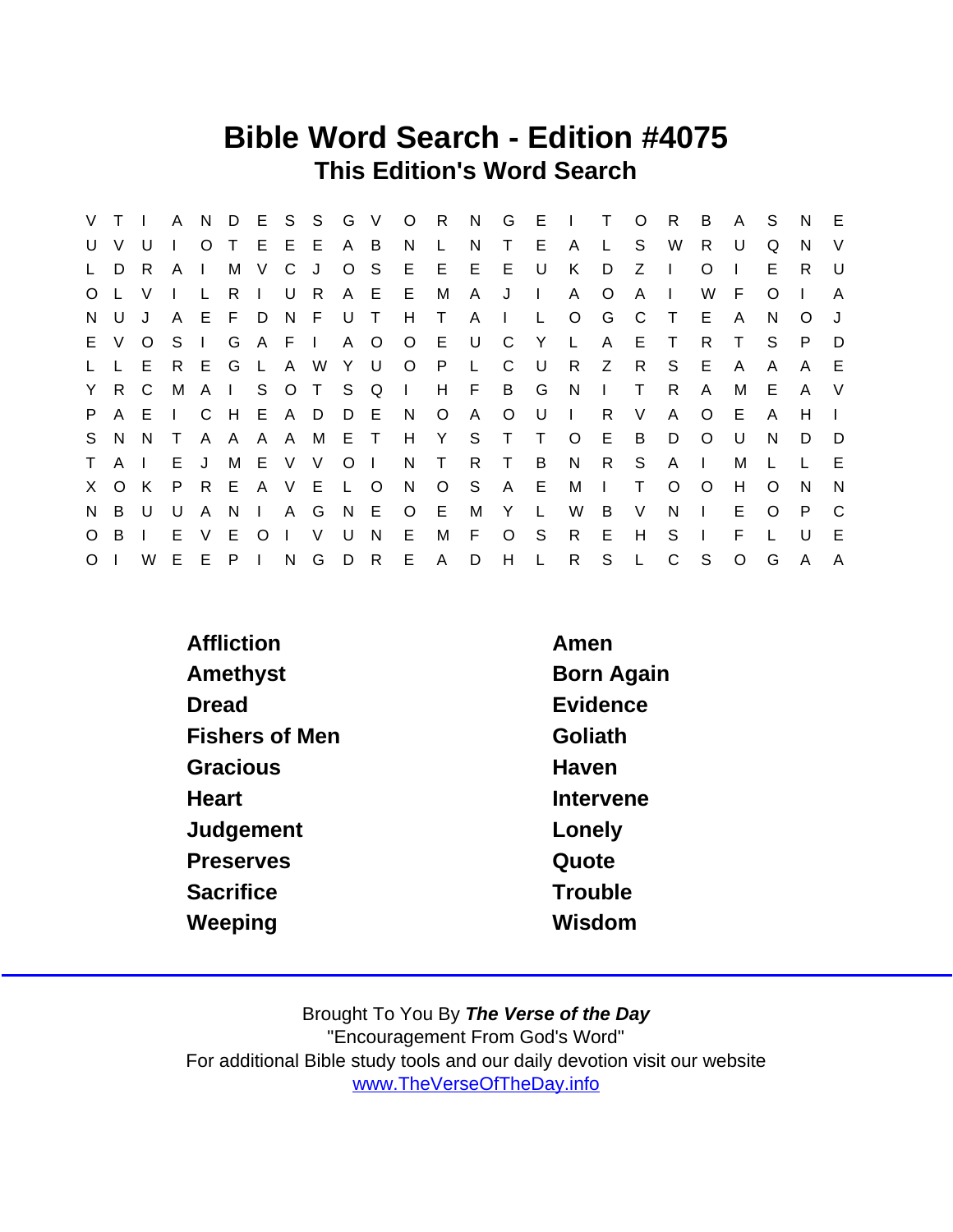## Bible Word Search - Edition #4075 Word Search Answer Guide

|                | v t i        |                |                   |              |                 |          |     |             |              |           |              |           |                |              |              | and es Sgvorngeitor |              |              |              | b              | a            | S.           | n              | e            |
|----------------|--------------|----------------|-------------------|--------------|-----------------|----------|-----|-------------|--------------|-----------|--------------|-----------|----------------|--------------|--------------|---------------------|--------------|--------------|--------------|----------------|--------------|--------------|----------------|--------------|
| <b>u</b>       | $\mathsf{V}$ | $\mathsf{u}$   | $\mathbf{i}$      | $\circ$      | t e E E a B     |          |     |             |              |           | n I          |           | n              | t            | e            | a                   | $\mathbf{1}$ | s            | W            | $\mathsf{r}$   | - U          | q            | n              | $\mathsf{v}$ |
| $\mathsf{L}$   | d            | $\mathsf{r}$   | a                 | $\mathbf{I}$ |                 |          |     | m V C J O s |              |           | e            | e         | e              | e            | $\mathsf{u}$ | $\mathsf{k}$        | d            | z            | $\mathbf{i}$ | $\circ$        | $\mathbf{I}$ | $\mathbf{e}$ | $\mathsf{r}$   | $\mathsf{u}$ |
| O <sub>1</sub> |              | $\mathsf{v}$   | $\mathbf{i}$      | $\mathbf{L}$ |                 | $R \mid$ |     | U R         |              |           | A E e        | m         | a j            |              | $\sim 1$ .   | a                   | $\circ$      | a            | $\Box$       | W              | f            | $\Omega$     | $\blacksquare$ | a            |
| N.             | <b>u</b>     | $\blacksquare$ |                   |              | a E F D N F u T |          |     |             |              |           | H T          |           | A              | $\sim 1$ .   | L O          |                     | G            | $\mathbb C$  | $\top$       | $\mathbf{e}$   | a            | <sub>N</sub> | $\circ$        |              |
|                | E v          | $\circ$        | S <sub>1</sub>    |              |                 |          |     | G A F i a O |              |           |              | o Eucyl   |                |              |              |                     | A e          |              | $-t$         | R.             | $\top$       | <sub>S</sub> | p              | d            |
| $L \parallel$  |              |                | E R E G L a w y U |              |                 |          |     |             |              |           |              | o p L     |                | $\mathbf{C}$ | $\mathbf{u}$ | R                   | Z            | $\mathsf{r}$ | s            | E.             | A            | a            | a              | E            |
|                | Y R C        |                | - M               |              |                 |          |     |             |              | Alsots Qi |              | h f       |                |              | B G          | n i t               |              |              | $\mathsf{R}$ | a              | М            | E.           | a              | V            |
| P.             |              | A E I          |                   | C H          |                 |          |     | e a d d e   |              |           | n            | $\circ$   | $\overline{a}$ | $\circ$      | U            | i r                 |              | $\vee$       | $\mathsf{a}$ | $\circ$        | $\mathbf{e}$ | a            | H              | $\mathbf{I}$ |
|                | S N N        |                | $\top$            |              | a A A A M E T   |          |     |             |              |           |              | H Y S T t |                |              |              | $\circ$             | E.           | b            | D            | $\circ$        | <b>u</b>     | n            | d              | D            |
| T              | a I          |                | e j               |              |                 |          |     | Me V v o i  |              |           |              | ntrt      |                |              | $\mathsf b$  | N                   | R            | S            | a i          |                | m            |              | $\mathbf{I}$   | Е            |
|                | x O k        |                |                   |              | p r E a v E I o |          |     |             |              |           | n            | $\circ$   | S              |              | a E          | m                   | $\Box$       | $\top$       | $\circ$      | $\circ$        | h.           | $\Omega$     | n.             | N            |
| N.             | b            | <b>u</b>       | $\mathsf{u}$      | a            |                 | Ni       |     | a g N e     |              |           | $\mathsf{o}$ | e         | $m \gamma$     |              | $\mathbf{L}$ | W b                 |              | $\mathsf{v}$ | n            | $\mathbf{I}$   | $\mathbf{e}$ | $\Omega$     | p              | C            |
| $\mathbf{o}$   | b.           | i.             | $\mathbf{e}$      | V            | e               |          | o i | V           | $\mathsf{u}$ | N         | E            | M         | - F            |              | $O_S$        | R                   | E            | H            | S            | $\blacksquare$ | F.           | $\mathbf{L}$ | $\mathsf{u}$   | E            |
| $\mathsf{O}$   |              | W              |                   |              | E E P           |          |     | N G D R     |              |           | E A          |           | D              | h            | $\sim 1$     | $\mathsf{r}$        | S            | $\Box$       | $\mathbf{C}$ | S              | $\circ$      | $\mathbf{g}$ | a              | a            |

- Affliction: Diagonal **Amen: Vertical** Amethyst: Horizontal Born Again: Diagonal Dread: Horizontal **Evidence: Vertical** Fishers of Men: Horizontal **Goliath: Horizontal** Gracious: Diagonal **Haven: Diagonal** Heart: Diagonal **Intervene: Diagonal** Judgement: Diagonal **Lonely: Vertical** Preserves: Diagonal **Quote: Vertical** Sacrifice: Diagonal Trouble: Diagonal Weeping: Horizontal Wisdom: Diagonal
-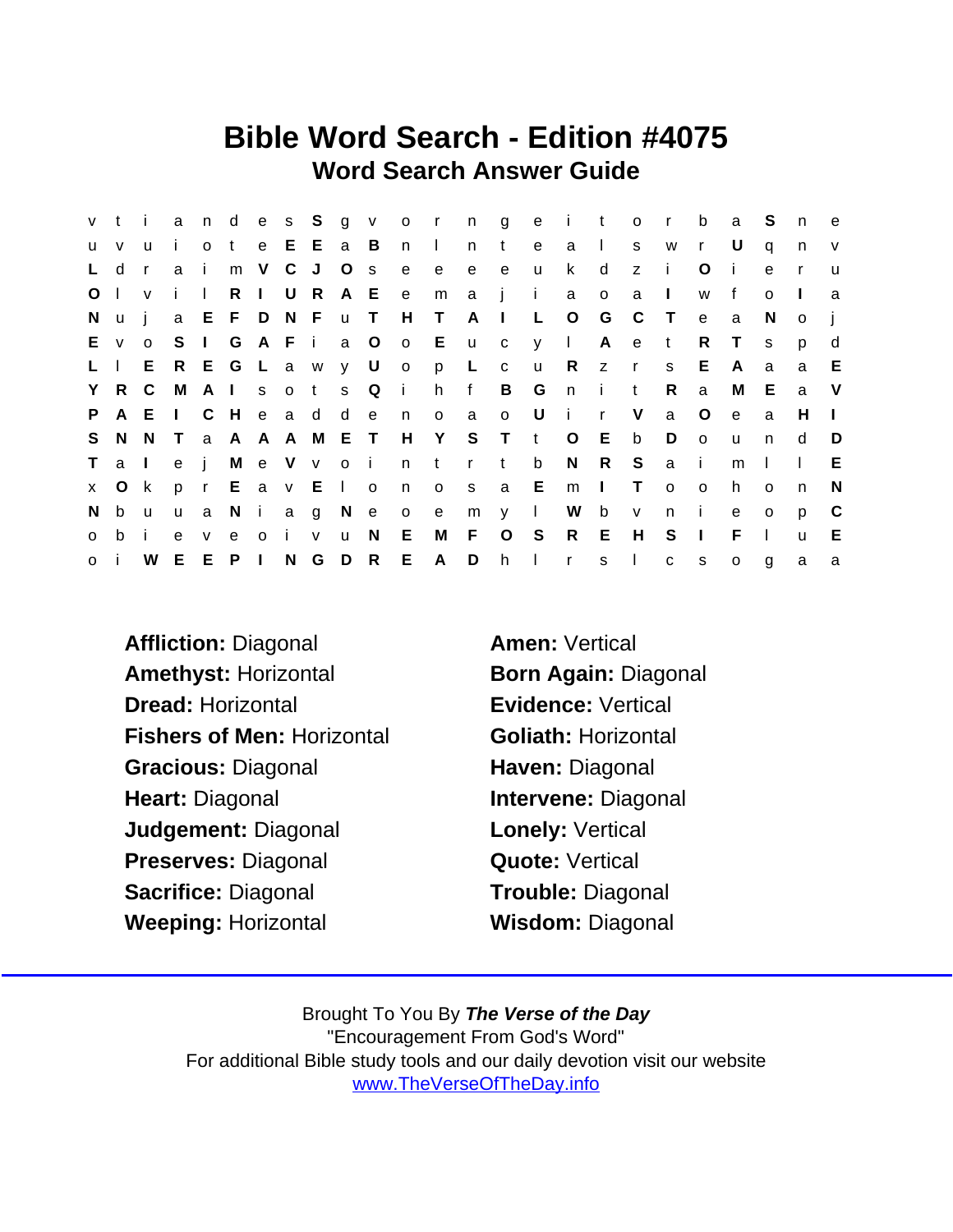# Bible Word Search - Edition #4075 Words Used And Their Definitions

**Affliction** 

Great pain or suffering; A cause of pain and suffering

Amen

An exclamatory expression of agreement.

Amethyst

A purple or violet quartz usually used as a gemstone

Born Again

A phrase use to refer to someone who has been saved

Dread

To fear or be uneasy; Fear or uneasiness

**Evidence** 

Something that supports a point that is being made

Fishers of Men

A phrase used by Jesus while talking to fishermen on a fishing boat in the Sea of Galilee to explain what his followers would be led to do after pulling a net filled with so many fish their boat almost couldn't handle the weight

#### Goliath

A giant and soldier from the Philistine city of Gath who was killed by David with a sling and five smooth stones after being hit in the forehead; David fought Goliath while none of the Israelite soldiers dared to, refusing armor, and decapitated him after his defeat (See 1 Samuel 17)

**Gracious** Kind or courteous